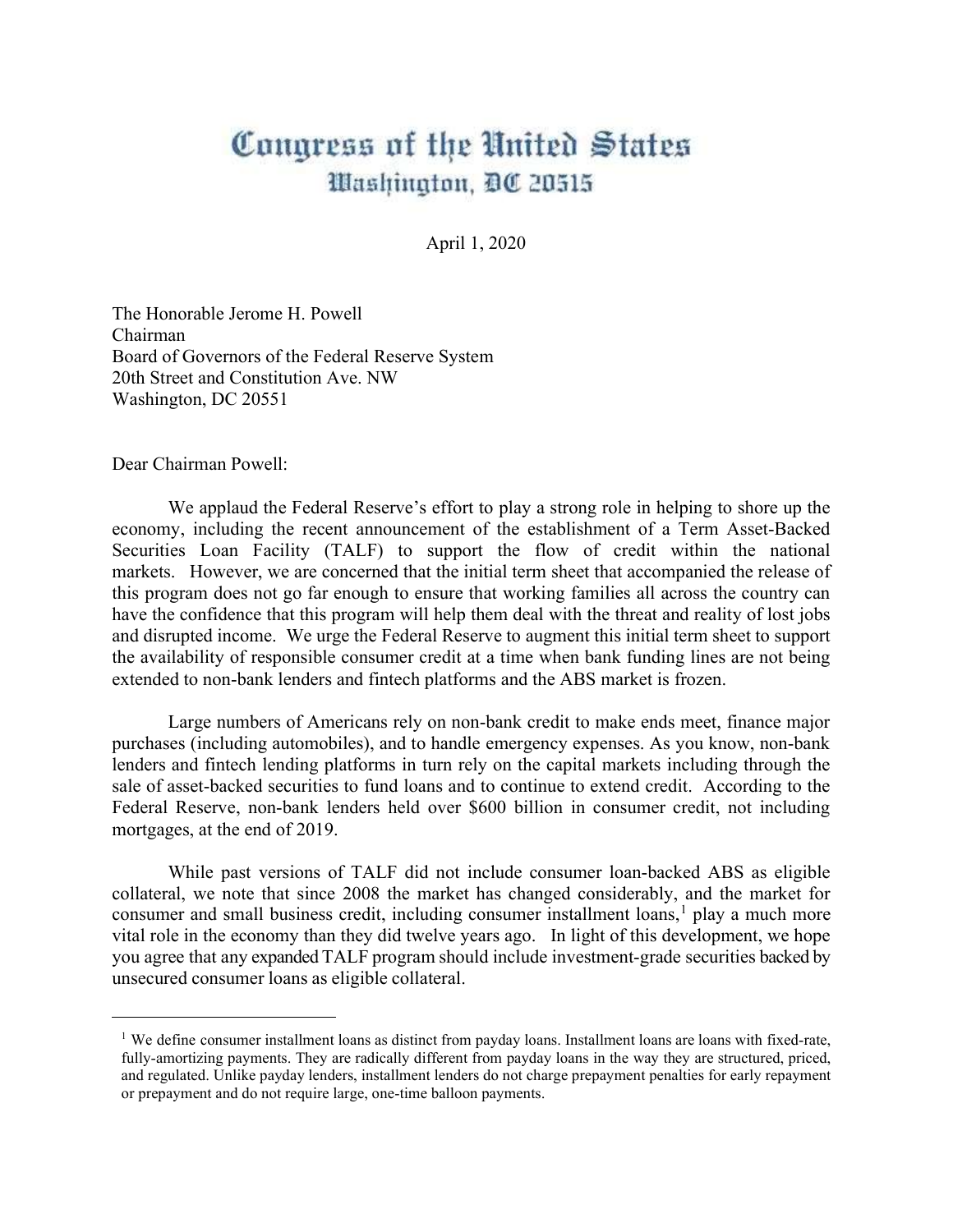This is a critical time in our nation's history. Consumers and small business owners are among the hardest hit by the COVID-19 pandemic. In fact, according to the 2017 Federal Reserve Small Business Credit Survey, personal loans are disproportionately relied on by disaster-affected firms, startups, and the smallest, most vulnerable businesses. We appreciate the actions that the Federal Reserve has taken to date to maintain the stability of the financial system and support the flow of credit to American families and businesses, and encourage you to continue to think about the broadest possible solutions, including those outlined in this letter.

Sincerely,

ill foote  $\mathcal{L} = \mathcal{L} \mathcal{L}$ 

Bill Foster Barry Loudermilk

 $\overline{a}$ 

Ed Perlmutter Blaine Luetkemeyer

 $\sum_{i=1}^n\frac{1}{i!}\sum_{j=1}^n\frac{1}{j!}\sum_{j=1}^n\frac{1}{j!}\sum_{j=1}^n\frac{1}{j!}\sum_{j=1}^n\frac{1}{j!}\sum_{j=1}^n\frac{1}{j!}\sum_{j=1}^n\frac{1}{j!}\sum_{j=1}^n\frac{1}{j!}\sum_{j=1}^n\frac{1}{j!}\sum_{j=1}^n\frac{1}{j!}\sum_{j=1}^n\frac{1}{j!}\sum_{j=1}^n\frac{1}{j!}\sum_{j=1}^n\frac{1}{j!}\sum_{j=1}^n\frac{$ 

Jim Himes  $\sum$ 

Denny Heck  $\overline{a}$  ,  $\overline{a}$  ,  $\overline{a}$  ,  $\overline{a}$  ,  $\overline{a}$  ,  $\overline{a}$  ,  $\overline{a}$  ,  $\overline{a}$  ,  $\overline{a}$  ,  $\overline{a}$  ,  $\overline{a}$  ,  $\overline{a}$  ,  $\overline{a}$  ,  $\overline{a}$  ,  $\overline{a}$  ,  $\overline{a}$  ,  $\overline{a}$  ,  $\overline{a}$  ,  $\overline{a}$  ,  $\overline{a}$  ,

 $Dennv$  Heck  $U$  Lee Zeldin Member of Congress Member of Congress



Josh Gottheimer Warren Davidson Member of Congress Member of Congress

Luk

Member of Congress Member of Congress

Member of Congress Member of Congress

Member of Congress Member of Congress

 $\sum_{i=1}^n a_i$